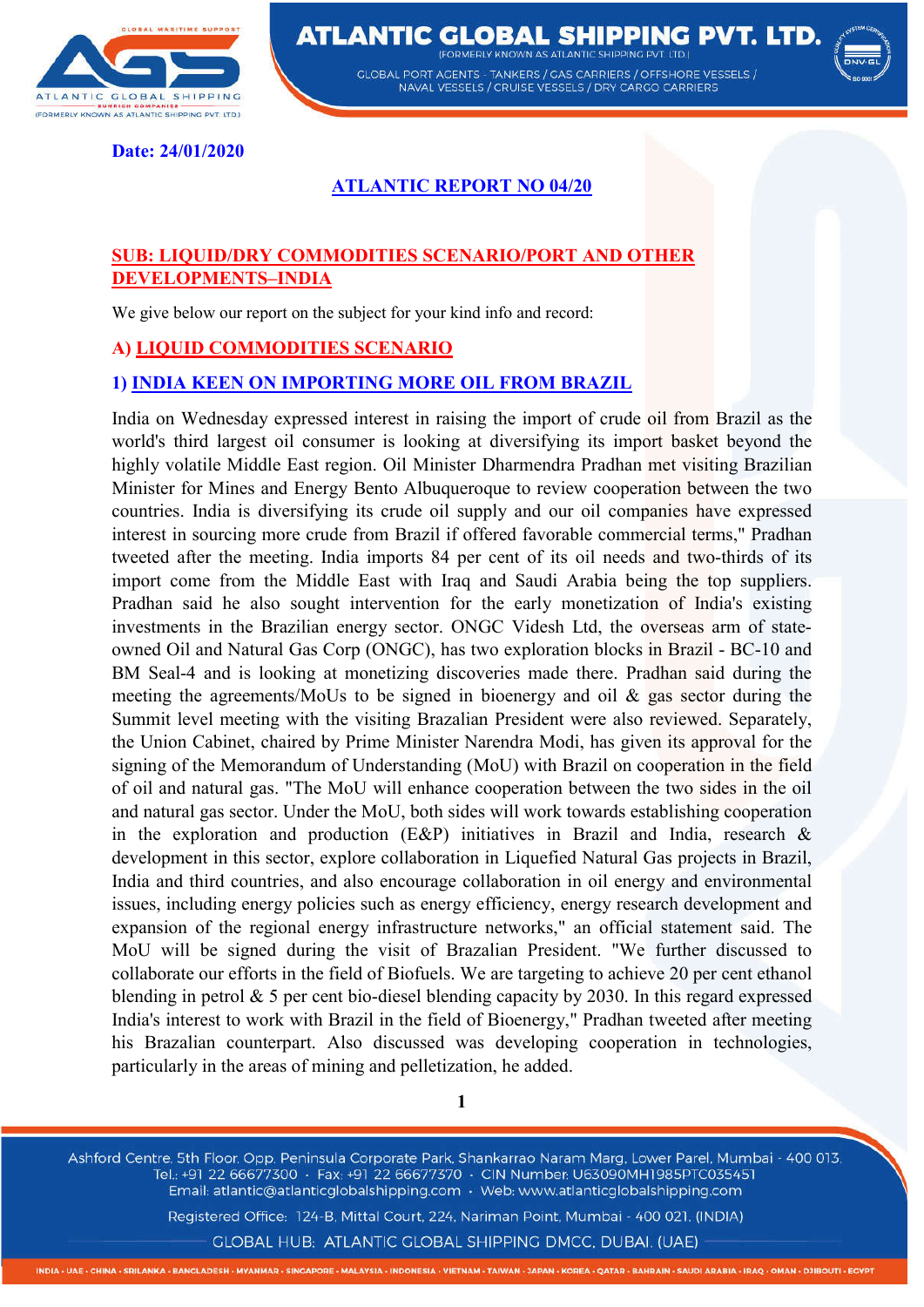

**ATLANTIC GLOBAL SHIPPING PVT. LTD. (FODMEDIV KNOWN AS ATLANTIC SHIDDING BVT LTD.)** GLOBAL PORT AGENTS - TANKERS / GAS CARRIERS / OFFSHORE VESSELS / NAVAL VESSELS / CRUISE VESSELS / DRY CARGO CARRIERS



#### **2) IOC TO BUY 2 MT RUSSIAN CRUDE OIL**

Indian Oil Corp has agreed to an annual deal to buy 2 million tonnes of Russian crude oil, a first for any Indian refiner that would help diversify supply sources and cut India's dependence on conflict-prone Middle East, according to people with knowledge of the matter. The annual oil purchase deal with Rosneft, Russia's staterun oil giant, came after months of negotiations, people said. Two other state-run refiners, Hindustan Petroleum and Bharat Petroleum too are in talks with Rosneft to close annual crude deals for relatively smaller quantities, they said. A deal with Russia follows annual contracts signed last year for US oil, underlining Indian refiners' persistent efforts at building new supply bridges with all important oil rich regions across the globe. Indian refiners are also tapping Canadian oil and were a big customer of Venezuelan oil until the production in the strife-torn country dropped dramatically in recent years. The biggest hurdle in sourcing crude oil from Russia has been high freight rate due to the long sea path to India, a case true of supplies from the US and Canada as well.

## **B) DRY COMMODITIES SCENARIO**

#### **1) THERMAL COAL IMPORTS BY INDIAN POWER PLANTS SURGES BY 21% IN 2019**

Central Electricity Authority data showed that Indian utilities' coal imports jumped 21 percent last year, rebounding after a three-year slide mainly due to increased purchases by an Adani Power plant in western India. Imports rose to 69.51 million tonnes, the highest level since 2015, data from the showed. Utilities account for more than 75 percent of India's annual coal demand. Adani's mega power plant in Mundra in Gujarat accounted for a quarter of the imports last year, with its shipments rising 75 percent to 17.35 million tonnes. Federal government-run companies including NTPC Ltd increased imports four-fold to 3.61 million tonnes. Among utilities run by state governments, Tamil Nadu state-run TANGEDCO's coal imports rose the most, with shipments almost doubling to 5.14 million tonnes in 2019. Utilities' overall imports of thermal coal for the 10 months to October rose 12.6 percent to 163.86 million tonnes, coal ministry data showed. Data for thermal coal imports for November and December have not yet been compiled. Analysts expect overall imports of thermal coal from India, one of the world's largest consumers of coal, to rise by more than 13 percent in 2019.

## **C) CONTAINER SERVICES-NIL**

**2**

Ashford Centre, 5th Floor, Opp. Peninsula Corporate Park, Shankarrao Naram Marg, Lower Parel, Mumbai - 400 013. Tel.: +91 22 66677300 · Fax: +91 22 66677370 · CIN Number: U63090MH1985PTC035451 Email: atlantic@atlanticglobalshipping.com · Web: www.atlanticglobalshipping.com

Registered Office: 124-B, Mittal Court, 224, Nariman Point, Mumbai - 400 021, (INDIA)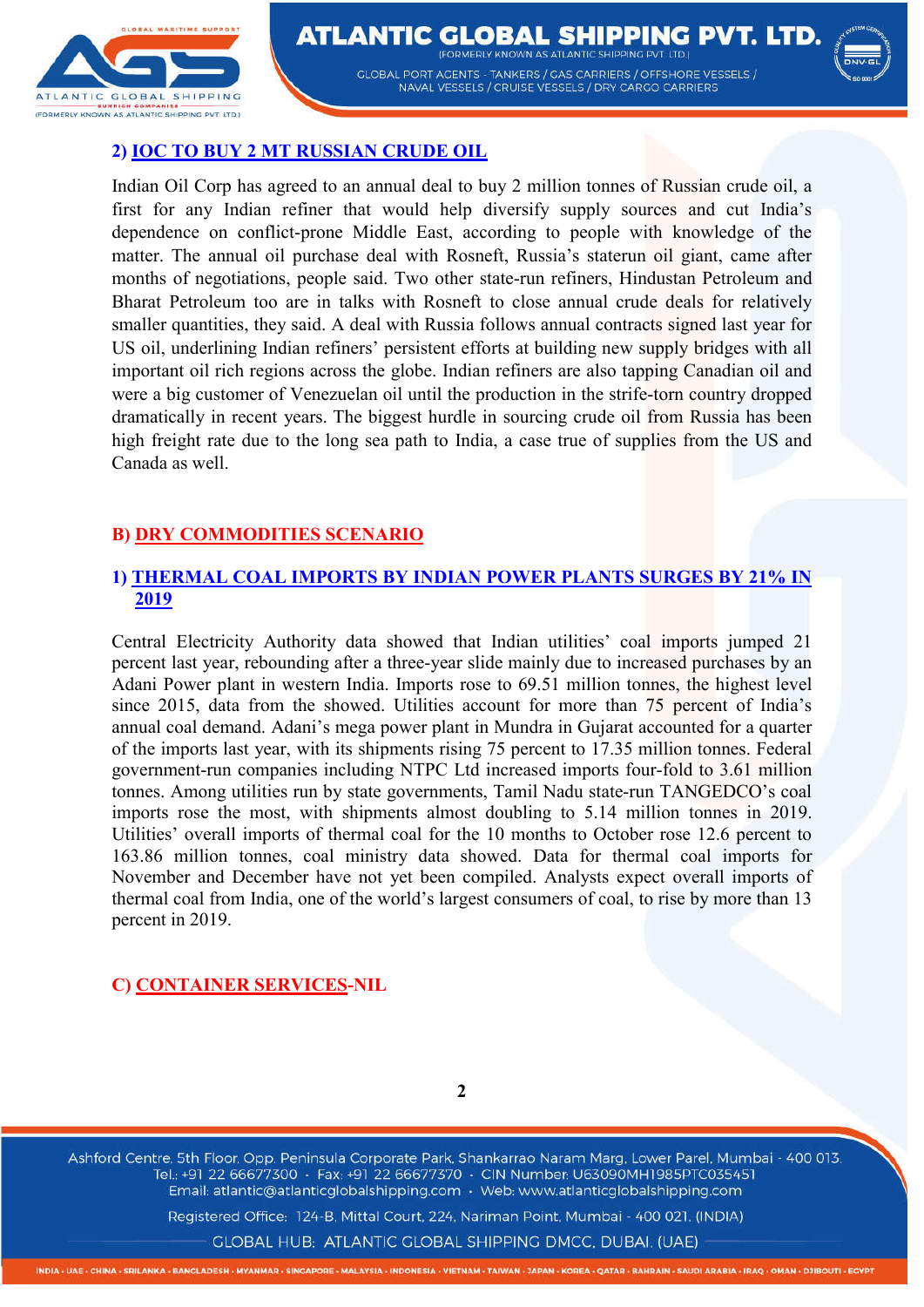

**ATLANTIC GLOBAL SHIPPING PVT. LTD. EODMEDIV KNOWN AS ATLANTIC SHIDDING BVT LTD. GLOBAL PORT AGENTS - TANKERS / GAS CARRIERS / OFFSHORE VESSELS /** NAVAL VESSELS / CRUISE VESSELS / DRY CARGO CARRIERS



# **D) PORT DEVELOPMENTS**

# **1) V.O.C PORT BREAKS ITS OWN RECORD, HANDLES VESSEL WITH HIGHEST PARCEL SIZE**

V.O. Chidambaranar Port has surpassed its previous record for handling a vessel with highest parcel size. The Panama flagged vessel 'MV Elettra' with the length of 254.52 metres, beam of 43 metres and draft of 12.23 metres arrived from the Port of Mina Saqr, United Arab Emirates with 93,353 tonnes of limestone consigned for India Cements Limited and Eastern Bulk Trading & Shipping Private Limited. The vessel, berthed at 9th berth, commenced its discharge using three harbour mobile cranes capable of discharging 50,000 tonnes per day. The entire consignment is expected to be completed by 6 p.m. Tuesday (January 21). The shipping agents for the vessel is M/s. Seaport Shipping Private Limited, Thoothukudi and Stevedore is M/s. Seaport Logistics Private Limited, Thoothukudi**.**

### **2) VPT SETS BALL ROLLING ON CRUISE TERMINAL, BERTH**

More than a year after announcing its plans to set up a berth to handle cruise ships, the port of Visakhapatnam has set the ball rolling on making the berth into a reality by inviting and approving the design of the berth and a cruise terminal, PL Haranadh, deputy chairman of the Visakhapatnam Port Trust said recently. "IIT-Madras has designed the berth while the Mumbai-based Creative Group has designed the terminal for the cruise berth. We are now waiting for the Environmental Assessment Report (EIA), which is being prepared by one of VPT's approved vendors. The EIA report is expected by end-March," Haranadh told over phone. He said VPT will be building the cruise berth in the channel. "We will be rebuilding an existing general cargo berth into the cruise terminal. VPT decided to build a berth for cruise ships based on the potential for cruise ships at all major ports in the county projected by EY, a consulting firm," he said.

**3**

Ashford Centre, 5th Floor, Opp. Peninsula Corporate Park, Shankarrao Naram Marg, Lower Parel, Mumbai - 400 013. Tel.: +91 22 66677300 · Fax: +91 22 66677370 · CIN Number: U63090MH1985PTC035451 Email: atlantic@atlanticglobalshipping.com · Web: www.atlanticglobalshipping.com

Registered Office: 124-B, Mittal Court, 224, Nariman Point, Mumbai - 400 021, (INDIA)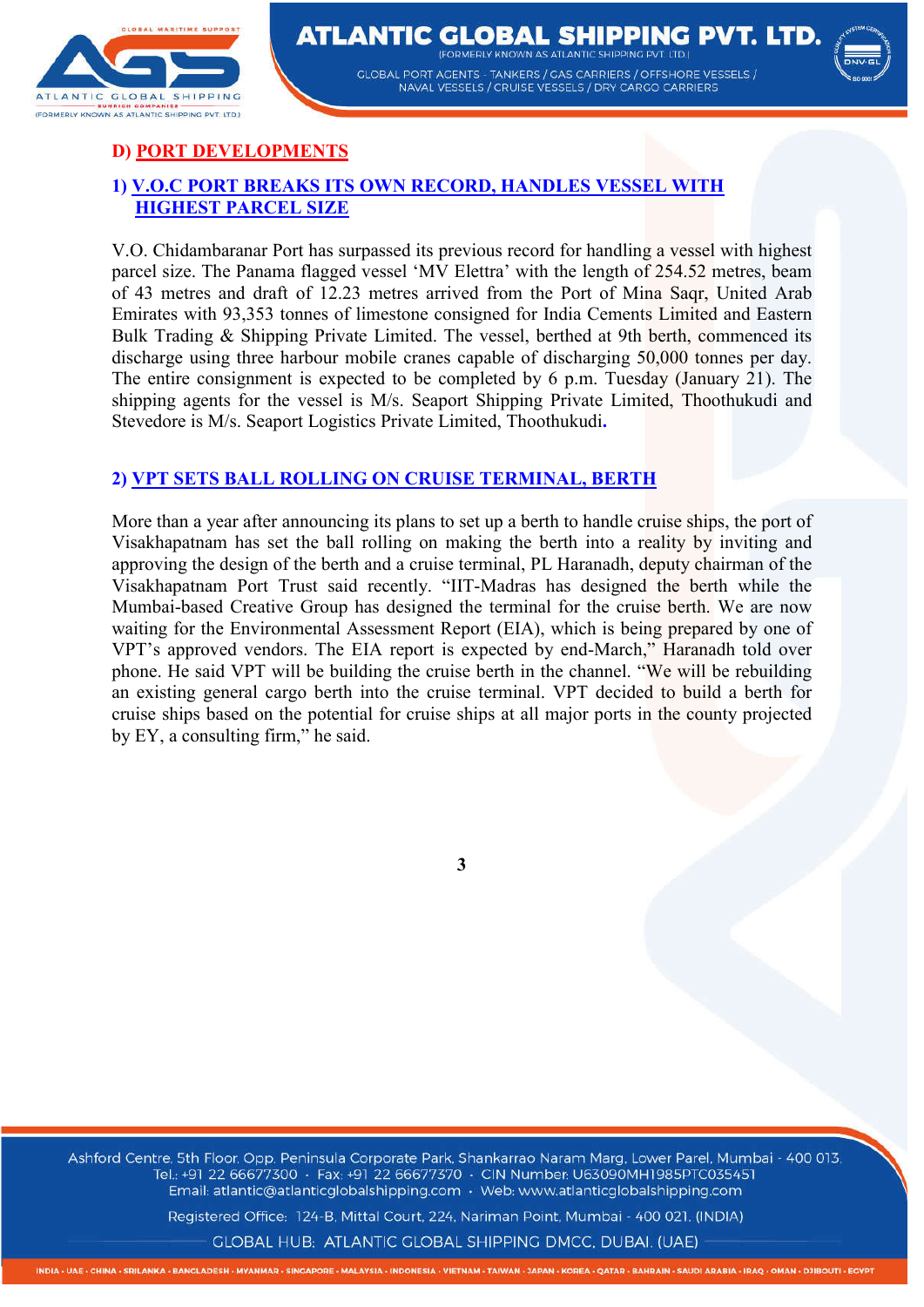

**ATLANTIC GLOBAL SHIPPING PVT. LTD. (FODMEDIV KNOWN AS ATLANTIC SHIDDING BVT LTD.)** GLOBAL PORT AGENTS - TANKERS / GAS CARRIERS / OFFSHORE VESSELS / NAVAL VESSELS / CRUISE VESSELS / DRY CARGO CARRIERS



# **E) OTHER DEVELOPMENTS**

#### **1) ADANI ARM SET TO BUY GMR GROUP'S GREENFILED PORT / SEZ IN KAKINADA**

Adani Ports and Special Economic Zone Ltd (APSEZ) is set to buy an under-construction greenfield commercial port in Kakinada and the adjoining SEZ located at Kona village in Thondangi mandal of East Godavari district, promoted by the Hyderabad-based GMR Group. APSEZ, according to multiple sources, will take over the port and the SEZ fully from the GMR Group. BusinessLine could not independently ascertain the value of the deal, though the port development alone, including break water construction, channel and berths, is estimated to cost upwards of ₹2,500 crore. This could be APSEZ's second big acquisition in the ports sector in Andhra Pradesh on the country's eastern coast after the January 3 announcement of a deal to buy a 75 per cent stake in Krishnapatnam Port Company Ltd, the entity that runs a private deep-water port at Krishnapatnam in Andhra Pradesh's Nellore district, for an enterprise value of ₹13,500 crore. The equity portion of the Krishnapatnam deal (excluding the debt held by the port operating company of about  $\overline{57,500}$  crore) is valued at about ₹6,000 crore, of which APSEZ paid about ₹4,500 crore, according to people familiar with the deal. The twin acquisitions will help APSEZ expand its presence in Andhra Pradesh where it has limited presence now with only a dry bulk cargo handling terminal at the Central government-owned Visakhapatnam Port Trust. The acquisition of the upcoming Kakinada Port and the SEZ would strengthen APSEZ's portfolio along the eastern coast where it operates ports and terminals — Dhamra in Orissa, Kattupalli and Kamarajar in Tamil Nadu and Krishnapatnam in Andhra Pradesh. Barring its Vizag facility, where the tariffs are regulated by the rate regulator for major port trusts, the remaining facilities have freedom to set rates based on market forces. "The hinterland for Krishnapatnam port is not common with Dhamra and as such, the two ports cater to different parts of the country, and this in part explains APSEZ's strategy of acquiring Krishnapatnam to serve a new and less-served hinterland," a port industry consultant said. The hinterlands of the Kakinada port, the Vizag port, the Chennai port, the Ennore port, the Kattupalli port, the New Manglaore port, JNPT and the Mumbai port overlap with the hinterland of the Krishnapatnam port. "In the relevant hinterland, APSEZ's current facilities in Kamarajar and Kattupalli handle a small share of cargo and are in no way dominating. For example, APSEZ handled around 8 per cent of containers in the region in 2018-19 and even post Krishnapatnam acquisition, the combined market share moves only to 13 per cent," the consultant said. "Competition between ports is more likely to occur in those regions where no single port has a significant cost advantage over other ports.

**4**

Ashford Centre, 5th Floor, Opp. Peninsula Corporate Park, Shankarrao Naram Marg, Lower Parel, Mumbai - 400 013. Tel.: +91 22 66677300 · Fax: +91 22 66677370 · CIN Number: U63090MH1985PTC035451 Email: atlantic@atlanticglobalshipping.com · Web: www.atlanticglobalshipping.com

Registered Office: 124-B, Mittal Court, 224, Nariman Point, Mumbai - 400 021, (INDIA)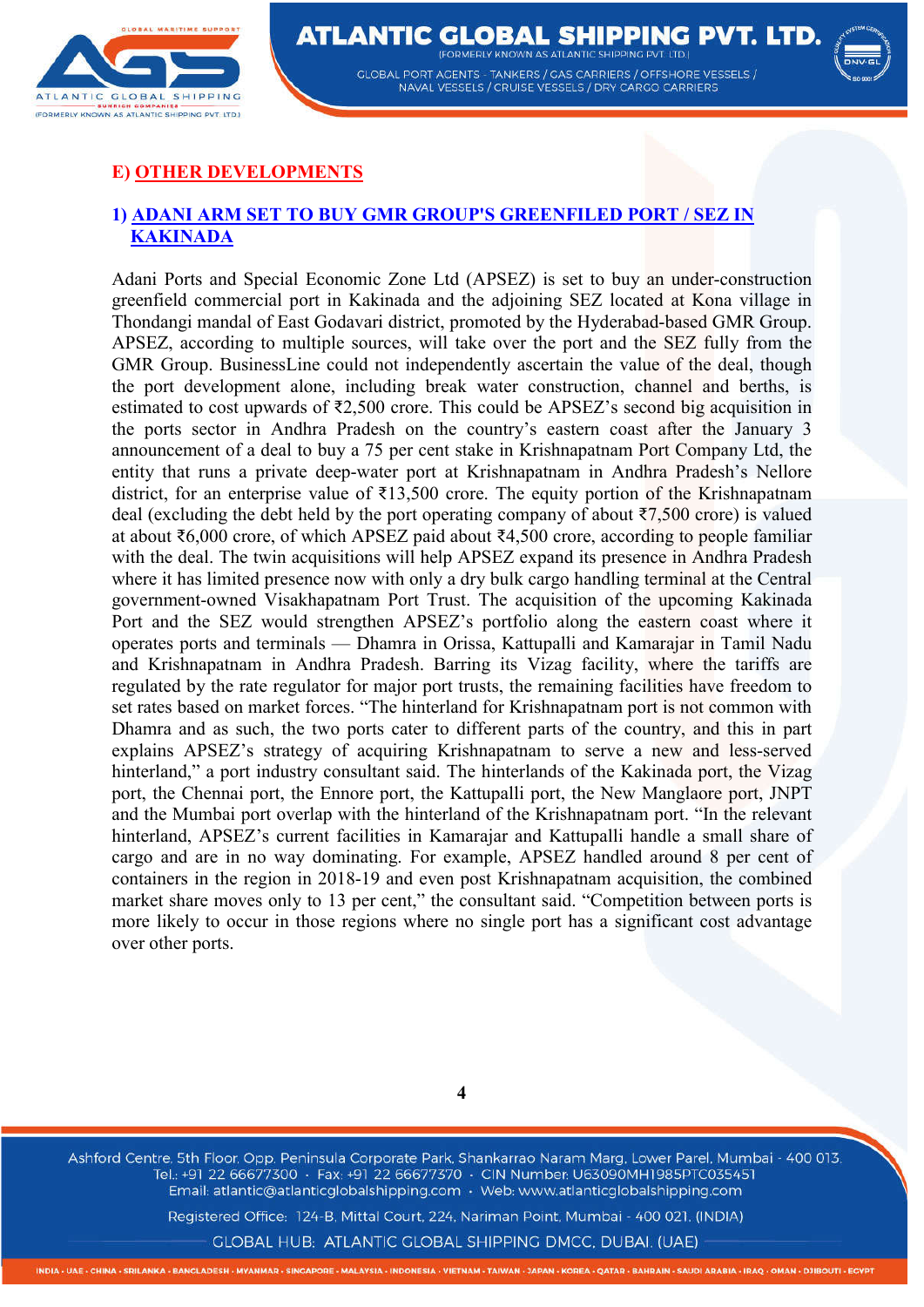

#### **ATLANTIC GLOBAL SHIPPING PVT. LTD. (FODMEDIV KNOWN AS ATLANTIC SHIDDING BVT LTD.)** GLOBAL PORT AGENTS - TANKERS / GAS CARRIERS / OFFSHORE VESSELS / NAVAL VESSELS / CRUISE VESSELS / DRY CARGO CARRIERS



# **1) ADANI ARM SET TO BUY GMR GROUP'S GREENFILED PORT / SEZ IN KAKINADA (Contd)**

Further, the tariff offered by the players in the relevant markets is also regulated by the Tariff Authority for Major Ports (TAMP), the rate regulator in the case of major port trusts, and consequently, the prices charged by all competitors (including non-major ports) fall within the same pricing range," he added. APSEZ declined to comment, while GMR officials sought a day's time to respond. Kakinada Gateway Port Ltd, a unit of GMR Infrastructure Ltdpromoted Kakinada SEZ Ltd, was awarded the rights by the Andhra Pradesh government to build and run a greenfield commercial port for a concession period of 30 years, which can be extended by 20 years. The deal is expected to be announced after the two sides work out an arrangement to comply with the share lock-in clauses stipulated by the concession agreement for the original promoter (GMR). The Kakinada SEZ industrial park is strategically located on the Vizag-Chennai Industrial Corridor in East Godavari district and offers approximately 8,521 acres of industrial land, while the commercial port spread will be developed over 1,811 acres.

## **2) GSPC LNG TERMINAL AT MUNDRA PORT GOES ONSTREAM; 3RD FACILITY IN GUJARAT**

The Mundra port on Wednesday berthed its first Liquified Natural Gas (LNG) cargo at its terminal, multiple sources informed. This marks the commissioning of the India's fifth and Gujarat's third LNG terminal, which is jointly developed by Gujarat Government-run companies and Adani Group, through GSPC LNG Limited, an SPV. Neither the government nor the co-promoter Adani's officially made an announcement with regards to the achievement of this major milestone. The sources in the know confirmed that a 140,000 tonne LNG cargo from Qatar Gas arrived on Wednesday morning at Mundra LNG terminal. "The terminal will soon be functional with initial operational capacity of about 1.5-2 MTPA," informed a source privy to the development. The LNG received at the terminal would be supplied to Gujarat State Petronet Ltd's pipeline to feed it into the market. Queries sent to Adani Group remained unanswered till the time of print.

## **F) WEATHER/STRIKE- NIL**

**5**

Ashford Centre, 5th Floor, Opp. Peninsula Corporate Park, Shankarrao Naram Marg, Lower Parel, Mumbai - 400 013. Tel.: +91 22 66677300 · Fax: +91 22 66677370 · CIN Number: U63090MH1985PTC035451 Email: atlantic@atlanticglobalshipping.com · Web: www.atlanticglobalshipping.com

Registered Office: 124-B, Mittal Court, 224, Nariman Point, Mumbai - 400 021, (INDIA)